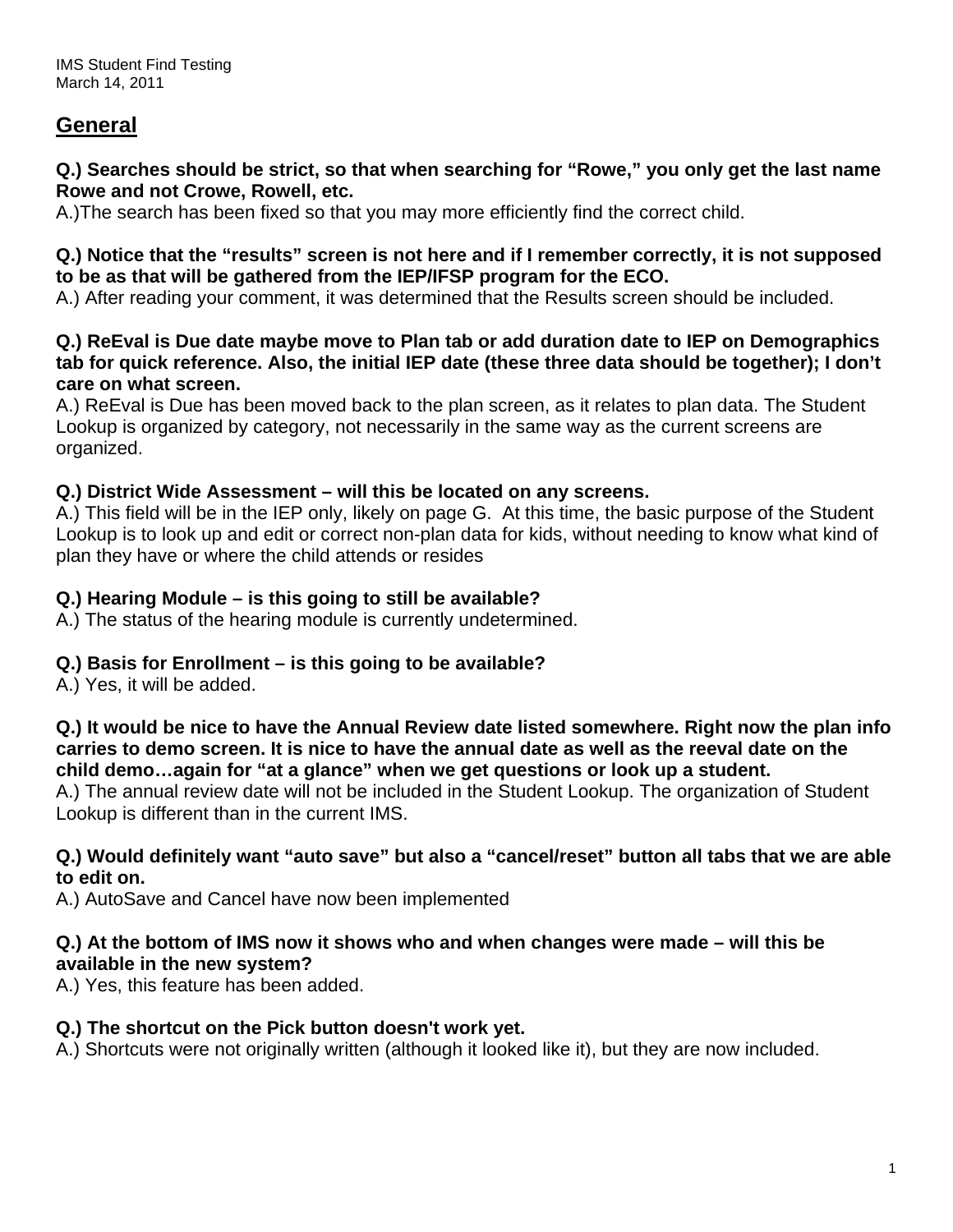# **Demographics**

#### **Q.) How do we change the resident district? Does not change with the address of the adult living and no look up to choose for change.**

A.) For the most part, resident district will be changed on the Family Information page in the IEP and IFSP. There will probably be one or more special utilities for students with services or other special circumstances.

#### **Q.) Need to be able to search on Alt ID – should be able to see all but only edit your own agency's Alt ID.**

A.) The Student Lookup search box allows searching on alternate ID. On the Demographics tab, your own agency's alternate ID will appear in the input box, but when you click the Alt ID button, you can view other agencies' AltIDs or edit your own agency's altID.

## **Q.) Gender field – is blank really an option? I could select M, F, or the blank line.**

A.) Good catch; the blank option has been removed.

## **Q.) Is it easier to list the districts by district number or alphabetically?**

A.) The districts and buildings are now ordered alphabetically to more easily find what you're looking for.

## **Q.) Don't like that we have to scroll through entire list looking for the district would like to be able to do a number look up also**

A.) District/Building lookup by number is unavailable at this time. However, they are now sorted alphabetically and you can use the keyboard to quickly scroll to the letter the district or building starts with.

# **Adults**

## **Q.) Need to include extension # for phone number.**

A.) We are no longer collecting or recording phone number extensions in IEP or IFSP, so it will not be needed in Student Lookup

#### **Q.) Is there a reason the status field and consenting adult checkbox are no longer on the adult screen?**

A.) The Adult Relationship field has been added to the adult page. The Consenting Adult checkbox is not part of the IEP/IFSP and so it will not be data that will be maintained in the system.

## **Q.) No way to end parent info.**

A.) We will no longer be keeping historical adult records. Again, this is based on how the web IEP and web IFSPs are set up.

#### **Q.) sometimes we may have more than 2 addresses. We would like to have the option to add a 3rd address.**

A.) We only record two addresses in the IEP and Student Lookup pulls data from there.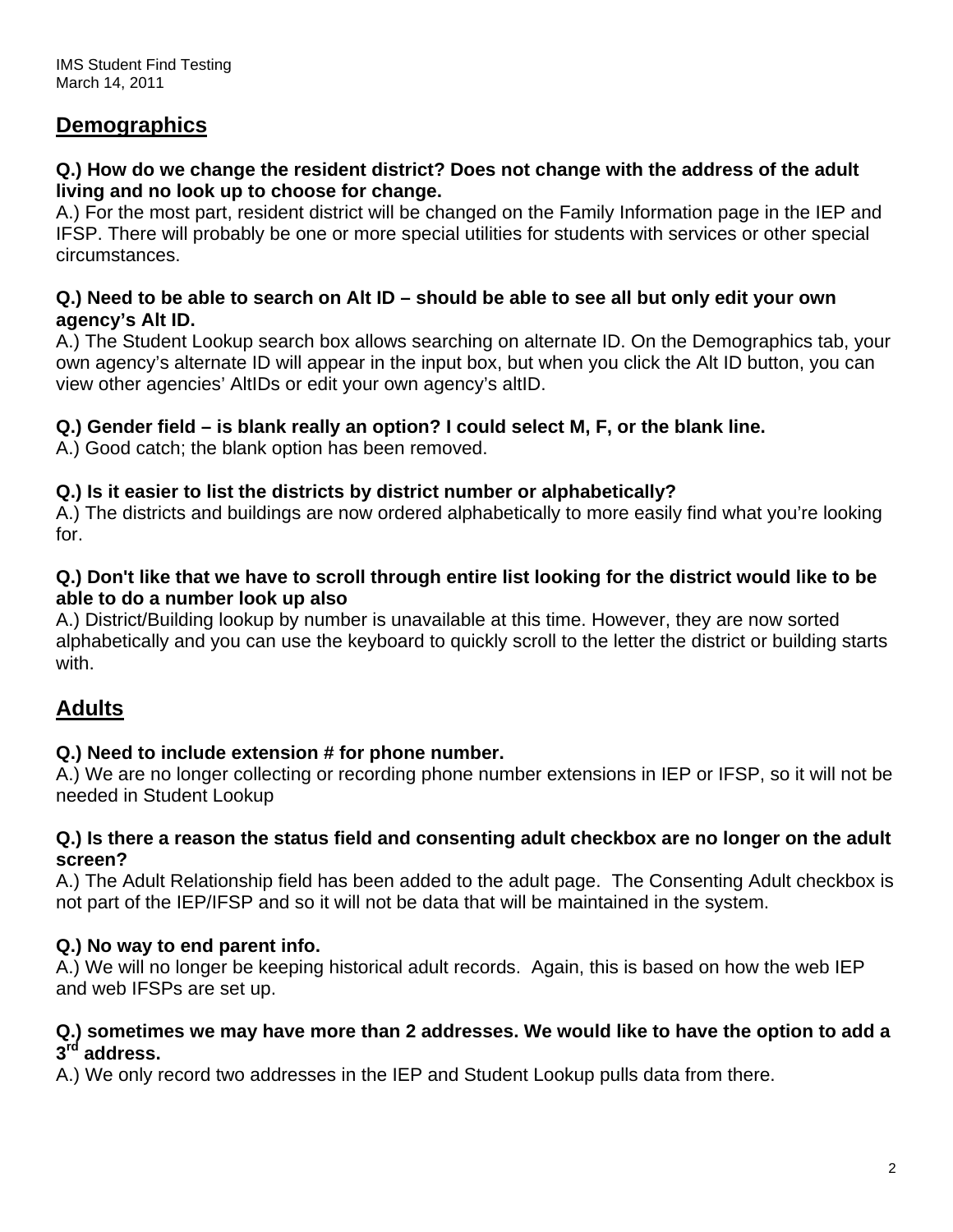#### **Q.) Will it be the responsibility of the data person to make the adult address change on the IMS tab?**

A.) The adult information is pulled from the Family Information on IEP or IFSP. If changes are made there, they will be reflected in Student Lookup as well.

# **Q.) No email address for parents**

A.) Thanks for noticing this; the email field has been added.

#### **Q.) Can there be a lookup field/popup for the zip code for those that are say out of state and may not know what they are? Say, if you type in a partial city, it would pop up matching cities and not just have to know the zip code.**

A.) A lookup has been added for this. Good idea!

# **Race/Ethnicity**

# **Q.) Will Project EASIER be involved with determining Race/Ethnicity?**

A.) No, that was a one-time activity.

#### **Q.) If you don't complete all fields, could we get a pop-up? I entered only part of the information and it let me save with no error.**

A.) Most of the data will be entered via the IEP or IFSP. Incomplete fields will be part of the Data Verification Report, similar to the Incomplete Data Report in IEP or IFSP.

# **Plan**

**Q.) Weighting and level: if you change the level, shouldn't the weight be reflected to the level?** 

A.) Thanks for pointing this out. This has now been fixed.

#### **Q.) Medicaid Authorization appears on IFSP plan, but not on IEP plan. Does it need to be there?**

A.) Thanks for pointing this out; the field has been added.

#### **Q.) Service Coordinator Field – is on the plan screen in the current IMS – are they going to do away with this field?**

A.) This field is no longer needed as it is now tracked in the services.

# **Q.) Is there going to be a tab for ESY services that we now enter on the ESY screen in IMS?**

A.) The Operations Work Group is discussing whether the ESY screen in IMS as needed. It will depend on whether or not all pertinent data are captured via the IEP.

## **Q.) Setting code for children 3-5 – the setting code is on the plan screen for IFSP; where will it be located for the IEP?**

A.) It has been added to the Plan tab for kids with IEPs. Thanks for pointing this out.

## **Q.) FT/PT – will that be located on any of the screens?**

A.) This has been added to the Plan tab.